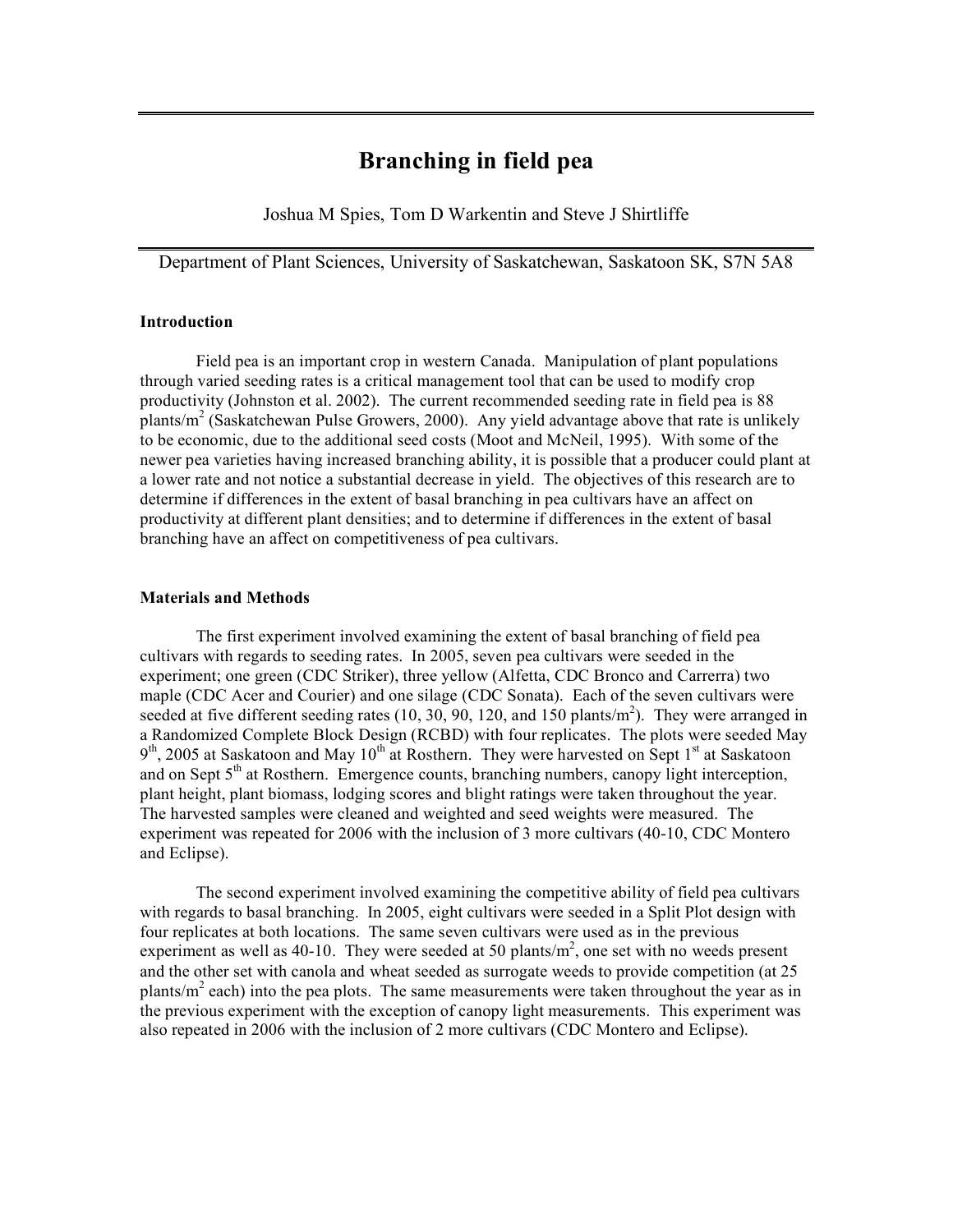### **Results and Discussion**

The yield data for the seeding rate experiment was fitted to an asymptotic curve with the equation "**Yield = (Ymax** \* **seeding rate)** / (**seeding rate +**  $D_{50}$ )". The yield and seeding rate are inputted values and Ymax and  $D_{50}$  are fitted values. Ymax is the yield potential of the cultivar and  $D_{50}$  is the seeding rate at which 50% of maximum yield is achieved. The branching data for each cultivar was fitted to a linear regression with all of the slopes of the cultivars being the same and only the intercepts being different, depending on the amount of branching that occurred.

|                  | Acer | Alfetta | <b>Bronco</b> | Carrerra | Courier | Sonata | <b>Striker</b> |
|------------------|------|---------|---------------|----------|---------|--------|----------------|
| <b>Saskatoon</b> |      |         |               |          |         |        |                |
| <b>Branches</b>  | 2.45 | 1.93    | 2.15          | 1.86     | 1.02    | 2.09   | 2.00           |
| $D_{50}$         | 8.6  | 10.9    | 7.1           | 12.2     | 11.2    | 4.4    | 8.4            |
| Rosthern         |      |         |               |          |         |        |                |
| <b>Branches</b>  | 0.67 | 0.62    | 0.66          | 0.59     | 0.00    | 0.57   | 0.46           |
| $D_{50}$         | 7.0  | 9.8     | 5.5           | 9.9      | 13.3    | 1.5    | 16.3           |

Table 1: Branching and  $D_{50}$  values at both locations for 2005.

The seeding rate results from the 2005 year are displayed in Table 1. At the Saskatoon location, the cultivars that exhibited less branching were Courier, Carrerra and Alfetta with Courier having the least amount of branching. When comparing these results to the  $D_{50}$  values, the cultivars with the highest  $D_{50}$  values were also Courier, Alfetta and Carrerra. The cultivars which branched more were CDC Acer, CDC Bronco and CDC Sonata with CDC Acer having the most branching occur. The cultivars with the lowest  $D_{50}$  values were the same cultivars that had the most branching (CDC Acer, CDC Bronco and CDC Sonata).

At the Rosthern location for 2005 (Table 1), the cultivars which had more branching were CDC Acer, CDC Bronco and Alfetta (Table 1). The cultivars with the lowest  $D_{50}$  values were CDC Sonata, CDC Bronco and CDC Acer. Two of the highest branching cultivars had the lowest  $D_{50}$  values. The cultivars with the lowest branching were CDC Striker, CDC Sonata and Courier. The highest  $D_{50}$  values were that of CDC Striker, Courier and Alfetta. Two of the lowest branching cultivars exhibited the highest  $D_{50}$  values.

At the Saskatoon location, the general trend was that the cultivars with the higher ability to branch exhibited the lower D50 values and the cultivars with the lower ability to branch exhibited the higher D50 values. At the Rosthern location, the same trend was not as clear as at Saskatoon. There were cultivars with high branching that did have low D50 values but there were also high branching cultivars with high D50 values. The opposite was also seen with the low branching cultivars and high D50 values.

|                    | $40 - 10$ | Acer | <b>Alfetta</b> | <b>Bronco</b> | Carrerra | <b>Courier</b> | Sonata | <b>Striker</b> |
|--------------------|-----------|------|----------------|---------------|----------|----------------|--------|----------------|
| <b>Saskatoon</b>   |           |      |                |               |          |                |        |                |
| <b>Branches</b>    | 2.07      | 2.45 | 1.93           | 2.15          | 1.86     | 1.02           | 2.09   | 2.00           |
| Yield Loss $(\% )$ | 4         | 17   | N/A            | 13            | 34       | 22             | 22     |                |
| <b>Rosthern</b>    |           |      |                |               |          |                |        |                |
| <b>Branches</b>    | 0.55      | 0.67 | 0.62           | 0.66          | 0.59     | 0.00           | 0.57   | 0.46           |
| Yield Loss $(\% )$ | 6         | 12   | 39             | 24            | 47       | 18             |        | 22             |

Table 2: Branching and yield losses at both locations for 2005.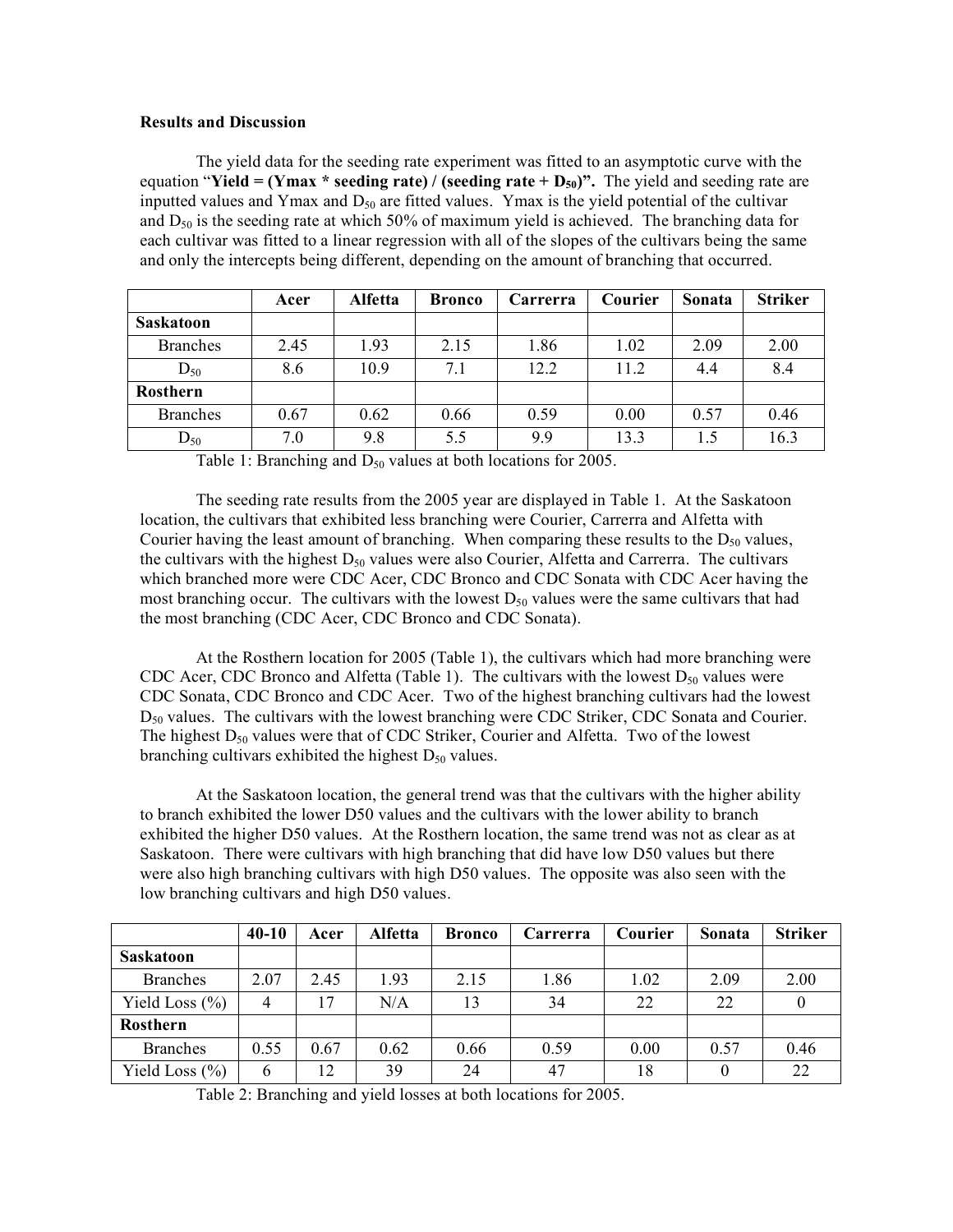In the weed competition experiment (Table 2) for 2005, the Saskatoon location cultivars with the most yield loss were Carrerra, Courier and CDC Sonata. The cultivars with the least yield loss were CDC Striker and 40-10. The most branching occurred in CDC Acer and the least branching occurred in Courier. At the Rosthern location, the cultivars with the most yield loss were Carrerra and Alfetta and the least yield loss occurred in CDC Sonata and 40-10. The highest branching cultivar was CDC Acer and Courier was the lowest branching cultivar.

There does not appear to be any general trend with regards to branching and yield loss in the cultivars. Some of the higher branching cultivars had low yield losses and some had high yield losses. The same was true with the lower branching cultivars. When looking at the cultivars with respect to variety (green, yellow, maple and silage) as shown in Table 3, more of a trend shows through.

|                  | <b>Saskatoon</b> |                          |  | <b>Rosthern</b>  |                             |  |
|------------------|------------------|--------------------------|--|------------------|-----------------------------|--|
| <b>Cultivars</b> | <b>Branching</b> | <b>Yield Loss</b><br>(%) |  | <b>Branching</b> | <b>Yield Loss</b><br>$(\%)$ |  |
| Yellow           |                  |                          |  |                  |                             |  |
| CDC Bronco       | 2.15             | 13                       |  | 0.66             | 24                          |  |
| Alfetta          | 1.93             | N/A                      |  | 0.62             | 39                          |  |
| Carrerra         | 1.86             | 34                       |  | 0.59             | 47                          |  |
|                  |                  |                          |  |                  |                             |  |
| Maple            |                  |                          |  |                  |                             |  |
| CDC Acer         | 2.46             | 17                       |  | 0.67             | 12                          |  |
| Courier          | 1.02             | 22                       |  | 0.00             | 18                          |  |
|                  |                  |                          |  |                  |                             |  |
| <b>Silage</b>    |                  |                          |  |                  |                             |  |
| CDC Sonata       | 2.09             | 22                       |  | 0.57             | $\theta$                    |  |
| $40 - 10$        | 2.08             | $\overline{4}$           |  | 0.55             | 6                           |  |
|                  |                  |                          |  |                  |                             |  |
| Green            |                  |                          |  |                  |                             |  |
| CDC Striker      | 2.00             | $\boldsymbol{0}$         |  | 0.46             | 22                          |  |

Table 3: Branching and yield loss for 2005 divided into pea varieties.

Once the cultivars are separated into their groups, is appears that the higher the branching ability, the less yield loss that occurs. The highest branching cultivars for each variety are CDC Bronco, CDC Acer and CDC Sonata. The cultivars with the least yield loss in each variety are CDC Bronco, CDC Acer and CDC Sonata. The data exhibits a trend of high branching and low yield loss to be somewhat correlated from the data in Table 3.

These experiments showed that branching ability of field pea cultivars could be good indicators in the competition of the different cultivars. In the first experiment, branching ability of peas could indicate that higher branching cultivars achieve yields at lower seeding rates. In the second experiment, there were not high correlations between branching ability and yield loss of field peas in general. Once the field peas were separated into their groups, more of a trend could be seen with higher branching cultivars having less yield loss exhibited.